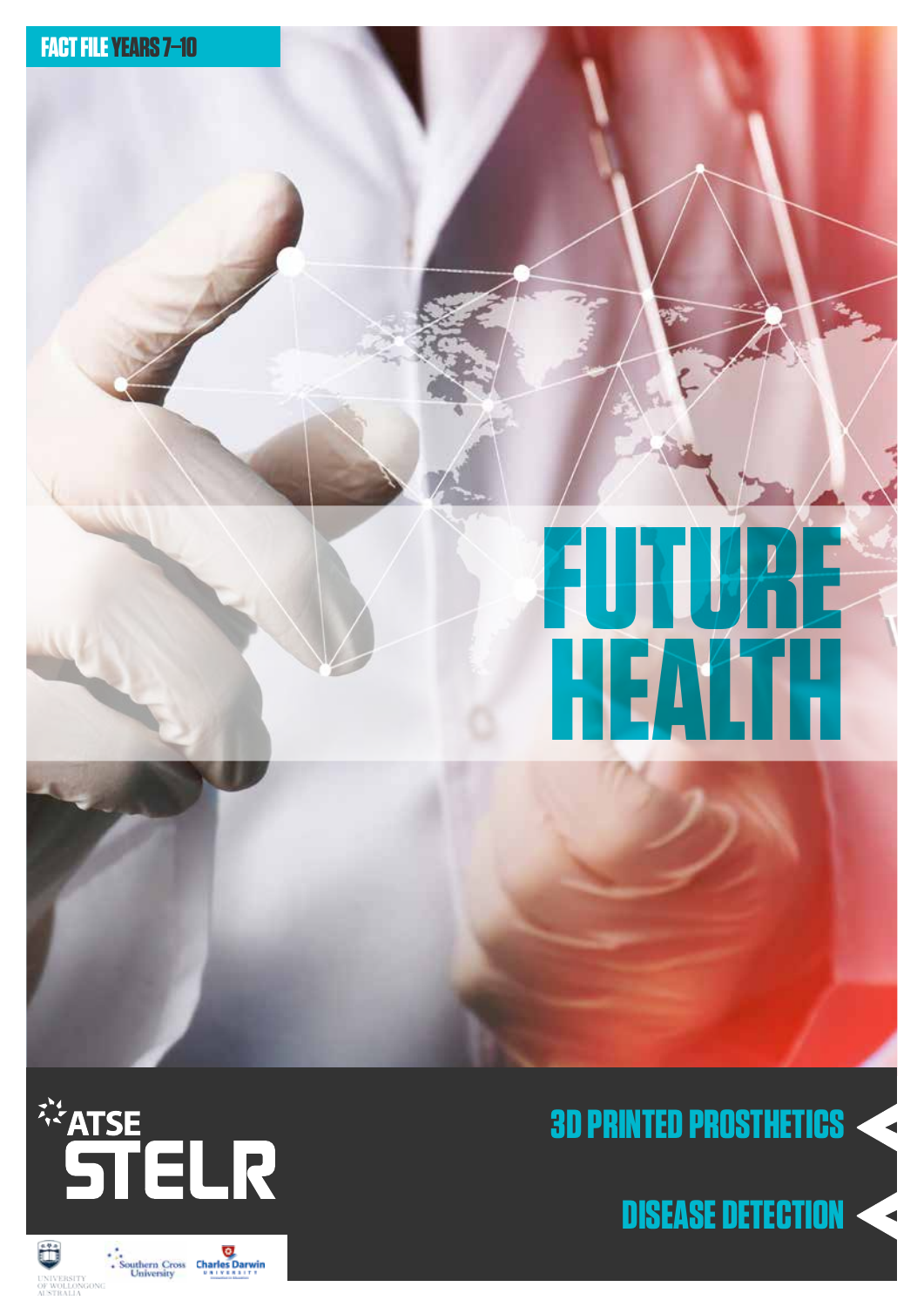

#### **PROSTHETICS AND BIONICS**

Prosthetics are artificial body parts and have been manufactured by humans for thousands of years. Today, prosthetics can be extremely advanced in the way they interface with the brain and nervous system, and can be manufactured more cheaply than ever before using durable, lightweight materials. Bionics are artificial and typically electromechanical body parts. An artificial heart, for example, can strengthen the pumping process and restores blood flow to the heart and the rest of the body.

#### **HEARING/AUDIOLOGY**

Technologies like hearing aids can help to restore hearing, for example, by increasing the volume of sound that is heard. Cochlear, an Australian company that specialises in helping people overcome hearing loss, have pioneered the cochlear implant, a device that can replace the function of a damaged inner ear. Rather than just making sounds louder like hearing aids do, the implant replaces the function of the inner ear, converting sounds into nerve signals and sending them to the brain.

#### **MOLECULAR BIOLOGY**

If we understand how a disease affects the human body, we can develop better treatments. Molecular biology is a medical and research field that looks at the structure and function of molecules that are essential to life to understand diseases at their smallest scale. When molecular sources of diseases are found, it can help researchers develop better treatments and allow doctors to diagnose diseases more accurately.

#### **DISEASE DETECTION**

Medical science has always strived to detect diseases early so they can be treated more effectively. When doctors are able to detect and diagnose diseases earlier, how well the treatment works and the likelihood of survival of patients can be improved. Today medical science professionals and engineers are working on new and exciting ways to detect diseases earlier and faster – often through the use of new and exciting technologies like portable medical devices.

#### **PERSONALISED MEDICINE**

We are unique because we all have unique genetic information contained in our DNA, the molecules that carry instructions for growth, development and function of our bodies. These differences in our genetic code are important, especially when it comes to health. The genetic data of a person can determine if certain medications will work, or if they are at risk of developing certain diseases. Unlike traditional medicine, where disease diagnosis is based on symptoms, personalised medicine is guided by each individual's unique genetic code and family history.

" If we understand how a disease affects the human body, we can develop better treatments."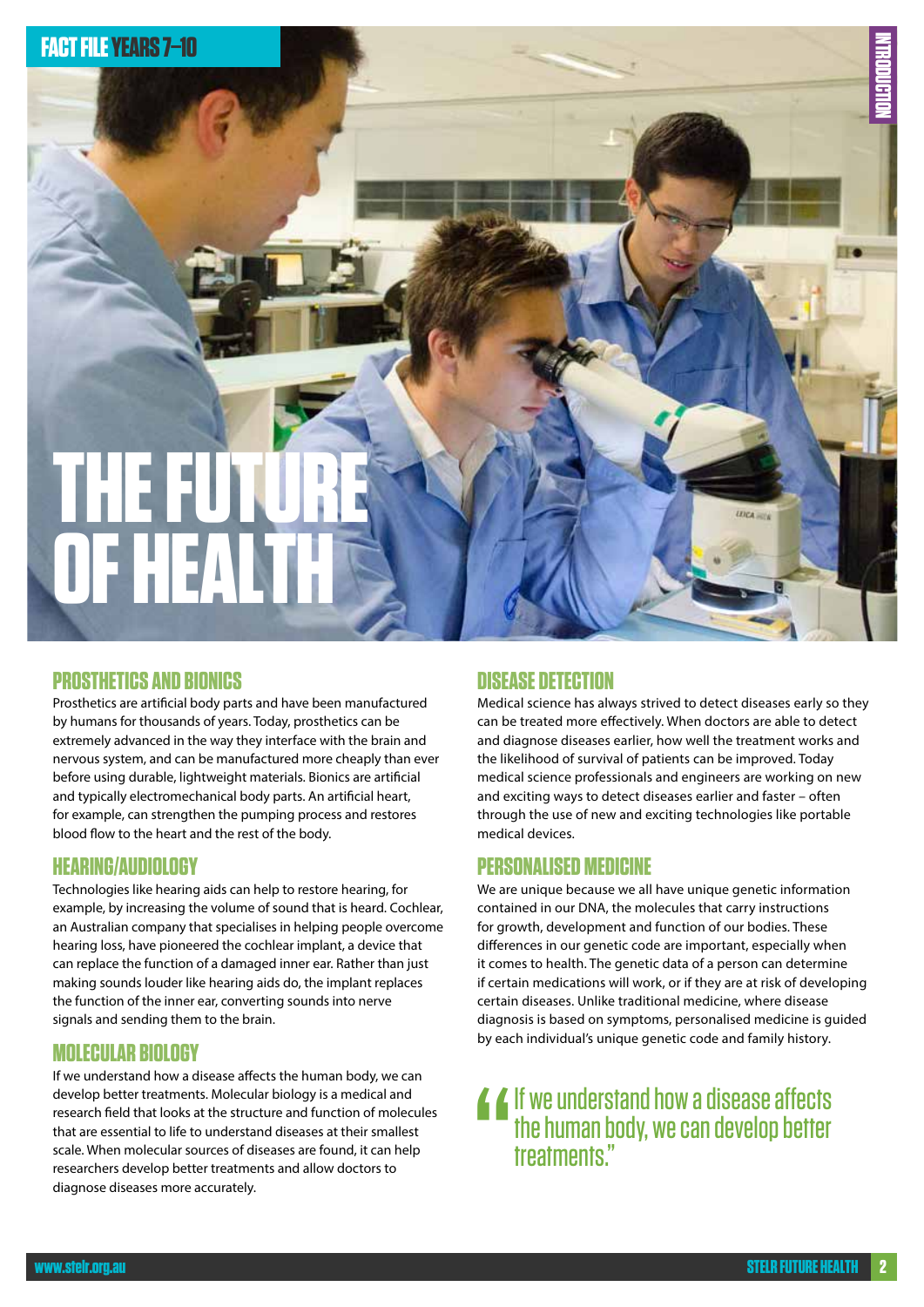### **FACT FILE YEARS 7–10**

# **3D PRINTED PROSTHETICS CASE STUDY 1**

**THE FIRST PROSTHETIC WE KNOW ABOUT WAS CREATED 3000 YEARS AGO IN ANCIENT EGYPT** – a single wooden to that was found attached to a mummified body with leather straps. Throughout history people have built wooden limbs and **HE FIRST PROSTHETIC WE KNOW ABOUT WAS CREATED 3000 YEARS AGO IN ANCIENT EGYPT** – a single wooden toe that was found attached to a mummified body with leather glass eyes to replace damaged body parts. Early prosthetics were usually made of bone, glass or wood and were created to look like the missing body part, but they couldn't replicate the part's function. They were also often heavy and inflexible, and sometimes even painful to wear.

Engineering techniques have improved over time, and it is now possible to construct prosthetics that look and function much like real limbs. Modern prosthetic arms, for example, have joints and fingers that can bend and flex naturally and are freely controlled by the person. But they can be expensive, especially for children who need to have continual prosthetic replacements because they are still growing.

Today, 3D printing is revolutionising medicine. Lightweight and affordable plastic prosthetics can be 3D printed and custom-made to fit an individual. In 2012, for the first time, a 3D printed part of a jaw was successfully transplanted to an 83-year-old patient. Today, medical technology companies like Melbourne's Anatomics produce 3D printed implants and prosthetics to treat a wide range of conditions, using a specially developed polymer that can bond with human tissue. Meanwhile, researchers are investigating ways we could use 3D printing in the future to create human organs from scratch, using living cells.

The University of Wollongong (UoW) is leading the field in 3D printing education and research. An additive manufacturing subject has been popular with students from the School of Mechanical, Materials and Mechatronic Engineering since 2014. Students go through the whole design and build cycle, from identifying a product that is suitable for 3D printing through to product design and testing. "It's all about rapid prototyping and customisation these days," says subject co-ordinator Dr Steven Harvey.

UoW is also home to the Intelligent Polymer Research Institute



(IPRI), where researchers from six Australian and five international universities are hard at work trying to find a way to manufacture human tissue like nerve, bone and muscle using 3D printing technology – a process called biofabrication. So far they have worked out how to pass human stem cells through a printer nozzle without destroying them. One day soon they might be making viable organs like kidneys and hearts – a development that will transform the world of organ transplantation.

Anyone interested in learning more about biofabrication can take a free online course created by UoW and offered on the learning platform FutureLearn. Led by IPRI's Director, Professor Gordon Wallace, the four-week course explains the materials and processes involved in bioprinting and looks at how they are being implemented now, and how the field might develop in the future.

"Revolutionary scientific advances in 3D printing technology, and the development of amazing biomaterials that can seamlessly integrate into the body, means we may be only a few years away from a time when every major hospital will contain 3D printing capabilities," says Professor Wallace.

"We are now seeing previously unimaginable developments, such as prosthetic limbs controlled by thought alone, bionic implants to restore lost senses, and of course – 3D printing of human organs."

**CASE STUDIES**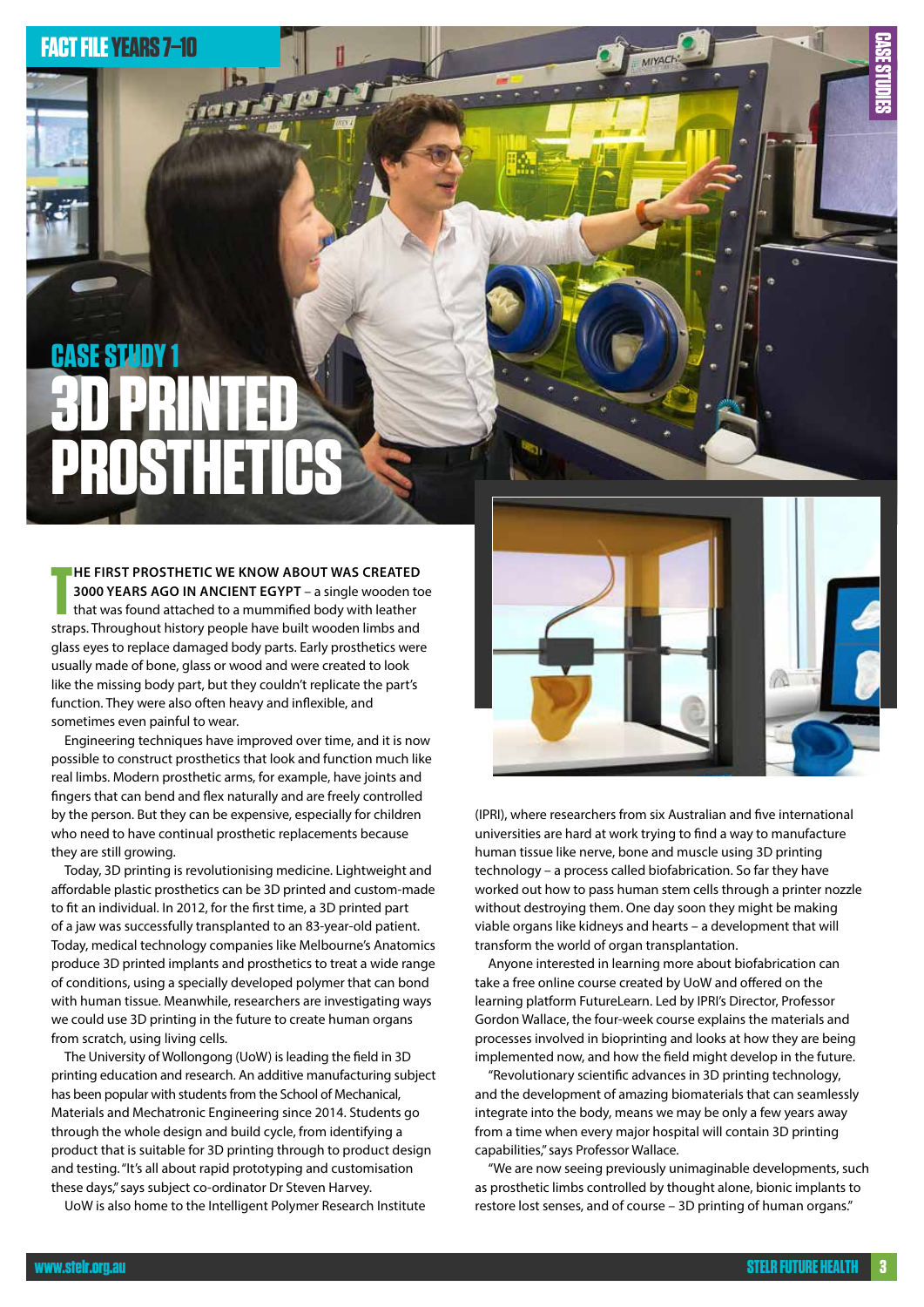

**R ESEARCHERS TODAY ARE DEVELOPING MEDICAL DEVICES** capable of detecting diseases instantly, bringing what used to be science fiction into reality.

In the movie *Star Trek: Into Darkness* Chief Medical Officer Doctor McCoy had a hand-held device called a tricorder that was capable of diagnosing diseases simply by scanning the device over a crewmember's body. At the time this idea of instant disease detection was pure science fiction. But the early and rapid detection of disease has always been a goal in medicine. With many types of cancer, diagnosis occurs in the late stages of the disease once symptoms have appeared. Often when diseases are diagnosed earlier, the effectiveness of the treatment and the likelihood of survival can be improved.

Today, a machine that is capable of collecting and giving medical information almost instantly doesn't seem so impossible. Many scientists and engineers today are focused on creating portable medical devices capable of almost instant diagnoses, like the rHEALTH sensor created by the DNA Medical Institute in the USA. This is a handheld device that can identify more than 100 diseases with a single drop of blood by scanning your blood for early warning signs of illness, including bacteria and viruses.

Doctors often use blood tests to diagnose diseases because every disease has a signature in the blood that can be detected. But new technologies like the rHEALTH medical device can find traces of disease within minutes, whereas blood tests can take a week to analyse.

rHEALTH's greatest potential is that it can deliver high quality healthcare to people living in remote areas, who can't easily reach hospitals and labs for testing.

Researchers from medical technology company Owlstone in the UK and biomedical start-up company Astraeus Technologies in the USA have developed breathalyser devices capable of detecting early lung cancer.

Lung cancer is the leading cause of cancer deaths – almost a fifth of all cancer deaths worldwide. The chances of surviving lung cancer depend on how early it is caught, because the survival rate is 10 times lower in late stage lung cancer compared to early stage lung cancer. The lung cancer breathalyser is revolutionary because it's able to detect early signatures of lung cancer in a person's breath.

What about creating an all-purpose disease detection device? Google X is working on developing a capsule that is filled with nanoparticles that are capable of finding diseases like cancer and heart disease in the blood. Nanoparticles are so small that around 200 particles can fit on a single red blood cell!

The nanoparticles are all packed into pills, which can be swallowed and digested. The disease-detecting nanoparticles are then absorbed into the bloodstream and travel through the human body to track down signs of illness.

The nanoparticles are designed to recognise a wide range of disease signatures and send back data to a sensor on a wristband. The aim is to catch signs of diseases even before symptoms appear.

New methods of rapid disease diagnosis could be a real gamechanger in the field of medicine. Although it is still some time before any of the devices currently being developed will become widely available, researchers will continue to look to science fiction for inspiration when it comes to improving the future of medicine.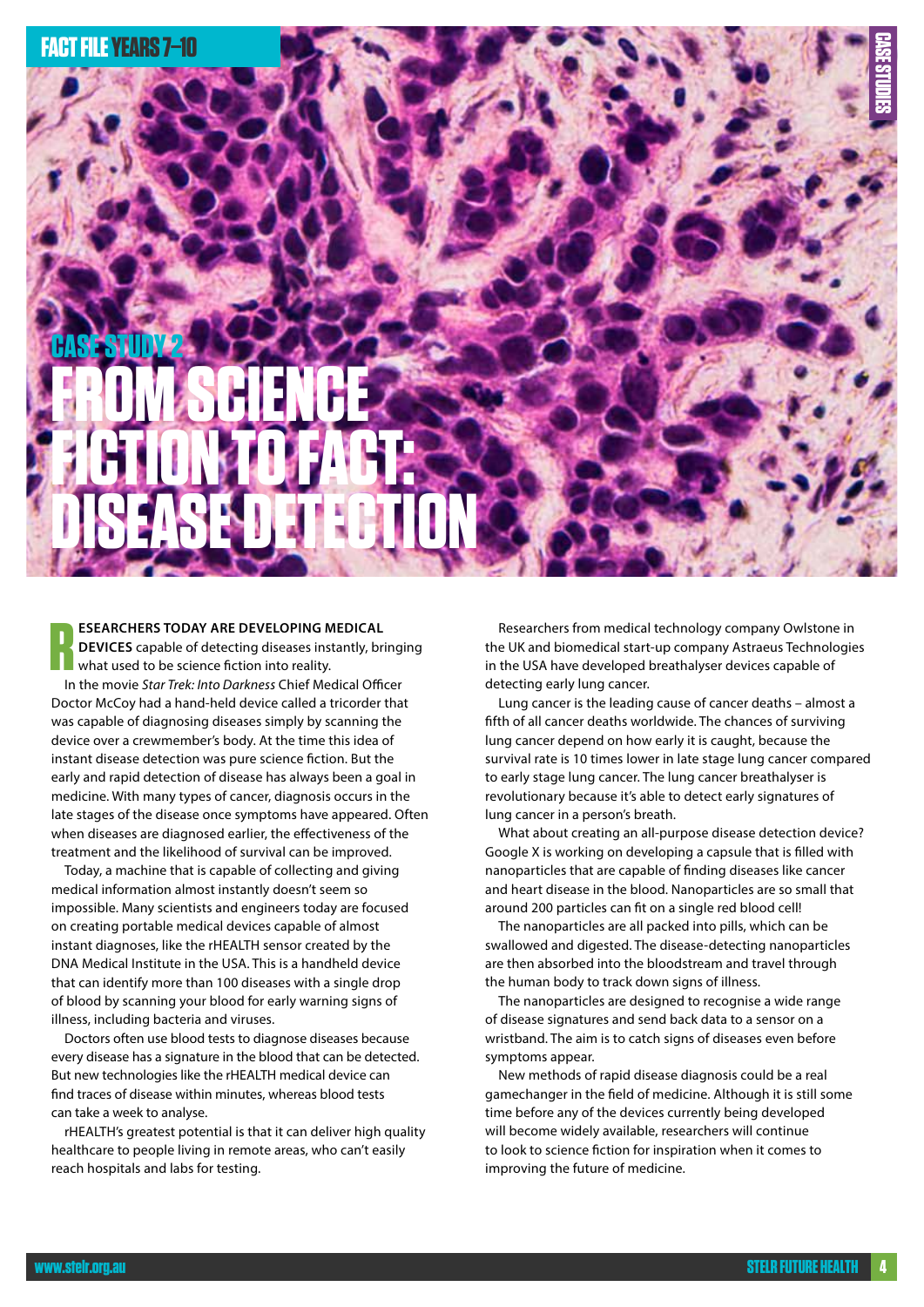

**GRADUATE ELECTRICAL ENGINEER MICHAEL RAIVARS**<br>had always enjoyed problem solving. "As an engineer, I low<br>solving problems, and transforming scientific theories fro<br>the classroom into something like a building that will be **RADUATE ELECTRICAL ENGINEER MICHAEL RAIVARS** had always enjoyed problem solving. "As an engineer, I love solving problems, and transforming scientific theories from by society."

After graduating high school in 2008 Michael enrolled in an engineering degree at Monash University in Melbourne, where he discovered biomedical engineering – a field that combines physiology and engineering, and is responsible for many medical breakthroughs, like the invention of the X-ray.

Michael is now a graduate electrical engineer working with Australian biomedical company Cochlear, which pioneered the first cochlear implant. Unlike hearing aids, which work by increasing sound volume, the cochlear implant restores hearing by replacing the function of the damaged inner ear (the cochlea).

Hearing occurs when sound travels through the outer ear through the ear canal. The signal is then converted to mechanical energy. When the sound reaches the cochlea, the fluid in this organ moves in time with the sound energy and stimulates hair cells, which send electrical impulses to the nerves. This translation of mechanical energy to electrical energy is necessary for the nerve signal to be able to reach the brain. When the cochlea is damaged, it is no longer able to translate that energy, causing hearing loss. The cochlear implant stimulates nerves in the cochlea, enabling the delivery of nerve signals to the brain.

Since its invention in 1978 the cochlear implant has helped restore hearing to over 300,000 people.

The graduate program at Cochlear has given Michael opportunities to experience the complex processes of developing a biomedical device. His responsibilities have included designing, building and testing circuit boards, and developing early versions of equipment, called prototypes.

"The most rewarding part of my job is being able to show how the implants make a difference, for example, seeing infants hear their parent's voice for the first time. Occasions like this leave you energised and motivated to jump out of bed and come to work each day."

Even in a society where computers crunch most of the numbers, he says having a good foundation in maths really strengthens your ability to problem solve. Michael says having strong skills in problem solving is especially valuable as an engineer.

"In algebra, you can be given something horribly complicated but you can boil it down to a nice, simple, elegant solution. The thinking process you learn from solving these problems is a skill worth practising.

"Many areas of maths you study at school like calculus, statistics and trigonometry are the foundations of engineering principles. It's like any skill: if you want to be really good at something, you need to master the basics. The better you understand maths, the more effective and creative you can be as an engineer."

For students interested in the biomedical industry, finding an experienced mentor can be invaluable.

"The tricky thing about the biomedical industry is there are so many different pathways and careers that aren't obvious," Michael says. "Being able to talk to someone, like a lecturer or industry professional, with experience in your area of interest is really important.

"Having a mentor who can guide you and introduce you to people and opportunities to which you'd otherwise be oblivious to is invaluable."

Michael is now focused on continuing to learn and develop as an engineer, but he's also interested in doing research around visual prostheses, also known as the bionic eye, to design a device to restore sight.

"I'd love to be involved in restoring sight to people with vision impairments," he says.

"<br>"<br>" The most rewarding part of my job is being able to show how the implants make a difference, for example, seeing infants hear their parent's voice for the first time."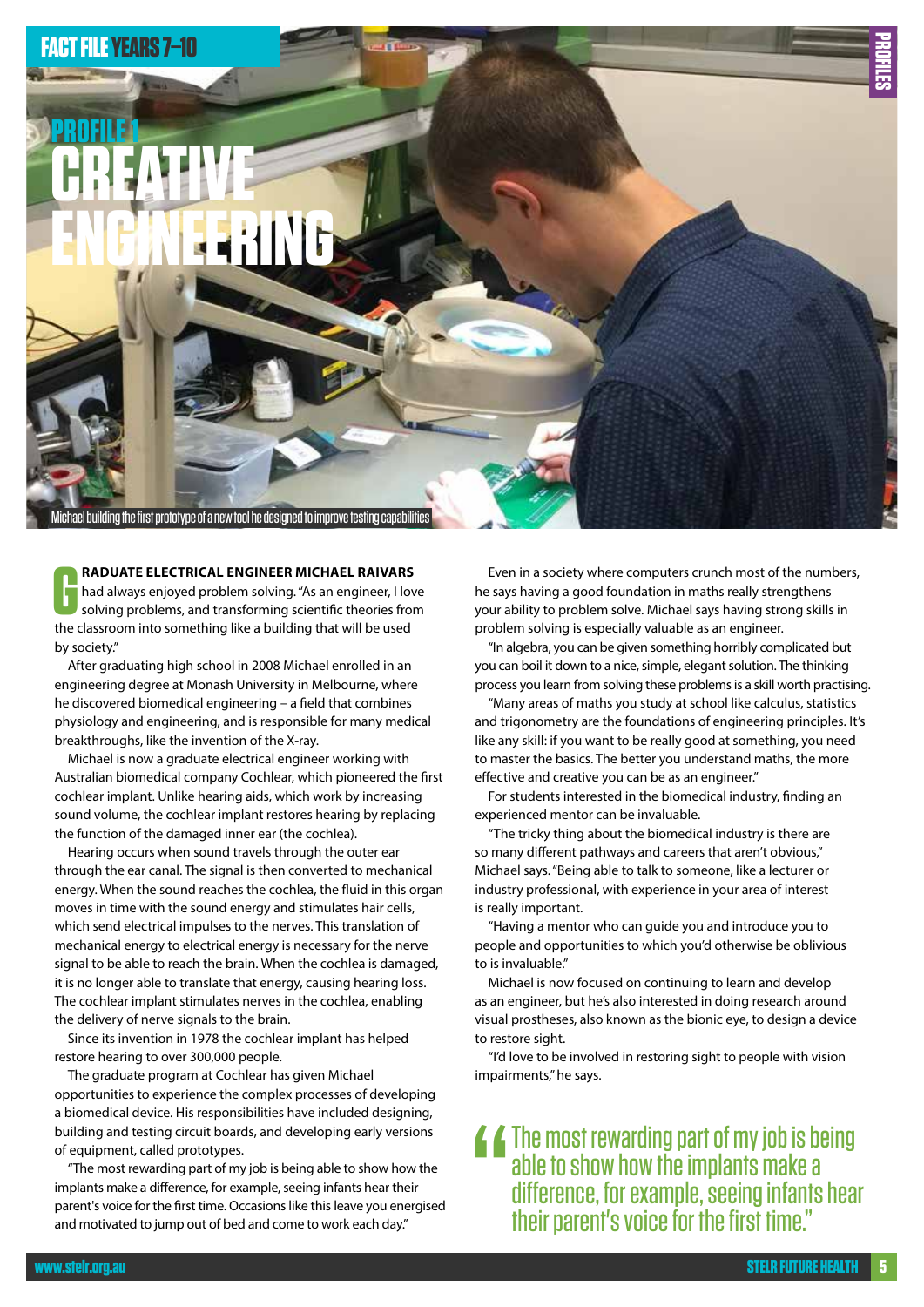

**O OR DNA, THE MOLECULES THAT CARRY INSTRUCTIONS**for our bodies, holds the genetic instructions for how our bodies grow, develop and function. Buried within these<br>
genetic instructions is information about whether a per **UR DNA, THE MOLECULES THAT CARRY INSTRUCTIONS**  for our bodies, holds the genetic instructions for how our bodies grow, develop and function. Buried within these of developing certain types of cancers.

Louise Lynagh, an associate genetic counsellor at Sydney's St Vincent's Hospital in NSW, is working with families at The Kinghorn Cancer Centre to find out whether there is a genetic link between family members to certain cancers.

Being a genetic counsellor involves a lot of detective work for Louise. "My job is to gather information from families to determine if genetic testing might be useful. I then support families through the process of genetic testing, and help them make sense of their results."

Maths and statistics play a crucial role in her work, as she interprets inheritance patterns in families and calculates probabilities and risks of disease from the test results.

This includes painstakingly sifting through genetic databases, which record patient information, and family trees. Using pedigree drawing software, Louise is able to draw a genetic family tree and reveal patterns and links in the genes of family members. She can then use this information to map and calculate genetic risks to cancers in families.

In one memorable case, Louise was able to find the genetic cause of a cancer from a patient that had passed away 10 years prior. She was able to track down DNA samples that had been stored before the patient's death.

"The lab was able to use this DNA to perform a genetic test,

which revealed a genetic cause of the cancer: Lynch Syndrome."

From this information she was able to discover and reveal to the patient's children that they were at risk of inheriting this condition. From their father's genetic information, the children were able to have a preview of any possible cancer risks they may have inherited.

"They chose to have a genetic test to find out if they needed extra cancer screening. One of them now knows they didn't inherit Lynch Syndrome, and the other, who does have the condition, is on a screening program that is known to reduce risk of developing the cancer."

Louise's lifelong interest in science has taken her on a journey spanning across three countries. After finishing high school in Scotland, she did an undergraduate degree in biochemistry at the University of Bristol in the UK – where she especially loved the lectures on medical genetics. She then did a graduate diploma in genetic counselling at the University of Newcastle in Australia, where she discovered how exciting the area of work could be.

"It's very rewarding to be able to use genetic information to detect cancer at an early stage, or prevent it altogether," says Louise.

Louise is excited about the rapid evolution of the field of genetics and technology, and says there are no shortages of new areas to specialise in. "It's a very exciting time to be in genetics," she says.

# " It's very rewarding to be able to use genetic information to detect cancer at an early stage, or prevent it altogether."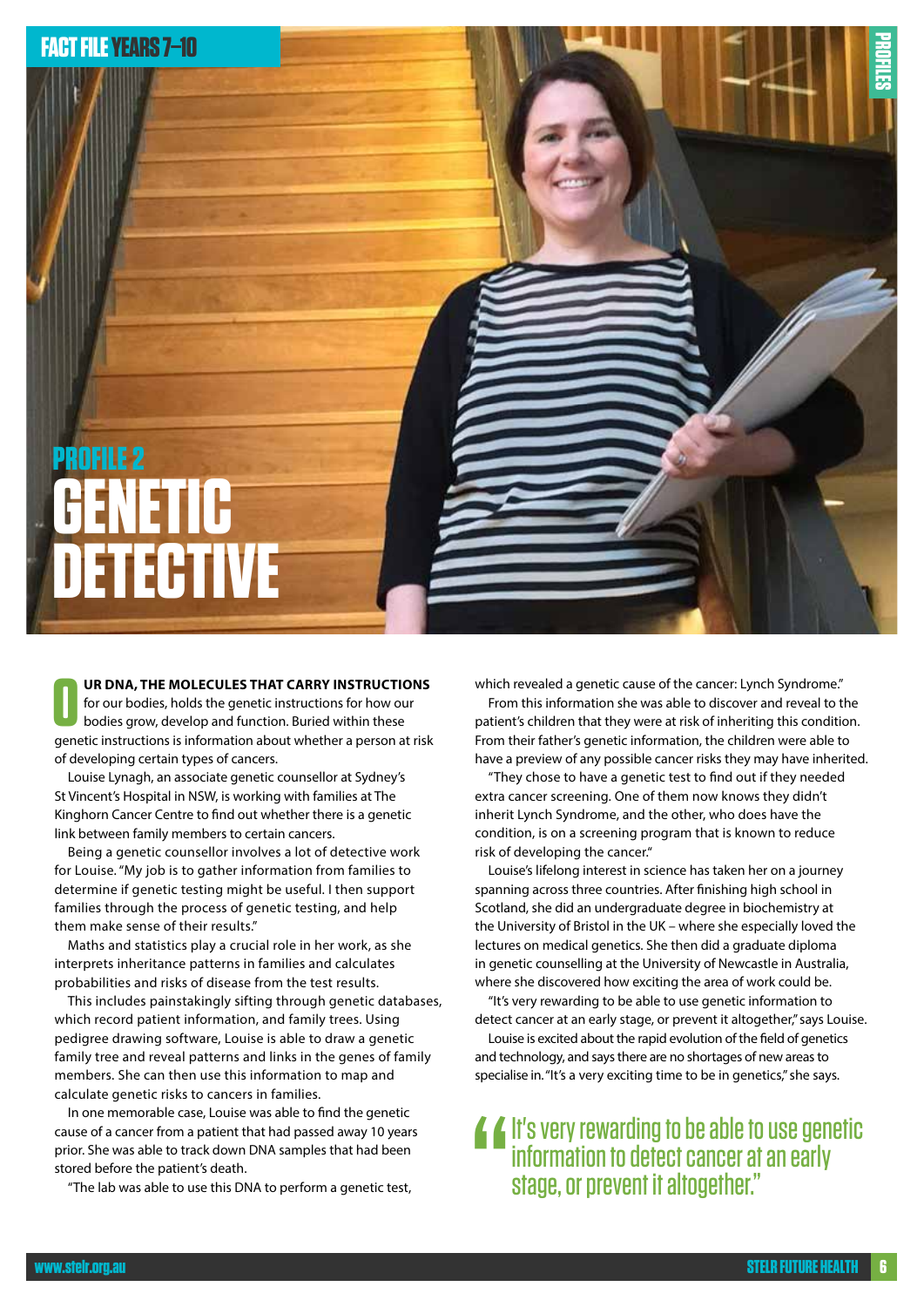

#### **GENERAL CAPABILITIES Literacy** After reading the profiles and case studies complete the following crossword. **9 18 10 11 12 19 5 6 13 14 15 15 15 16 16 16 17 17 16 17 17 4 3 2 1 ACROSS 5** \_\_\_\_\_\_\_\_ medicine can help find out if an individual is at risk of developing disease. **6** A tiny particle a billionth of a metre in size that can help detect disease. **7** Type of engineering that makes health related tools. **8** Helps families understand any medical conditions they may have. **9** Where medical information is stored. **13** An area of maths. **14** Another name for the visual prosthesis being developed. **15** A man-made body part. **18** You have a better chance of surviving this disease if you can detect it earlier rather than later. **19** First 3D printed prosthetic. **DOWN 1** Early versions of machines. **2** The 'D' in 3D printing. **3** Visualisation of a family tree. **4** In some circumstances, our DNA can determine if we are at risk of this. **5** Chemical that help treat some diseases. **10** All our genetic material. **11** Does not have a disease or injury. **12** Medical technology that takes images of inside our body. **16** The oldest prosthetic known.

**17** This implant helps amplify the sound in the ear.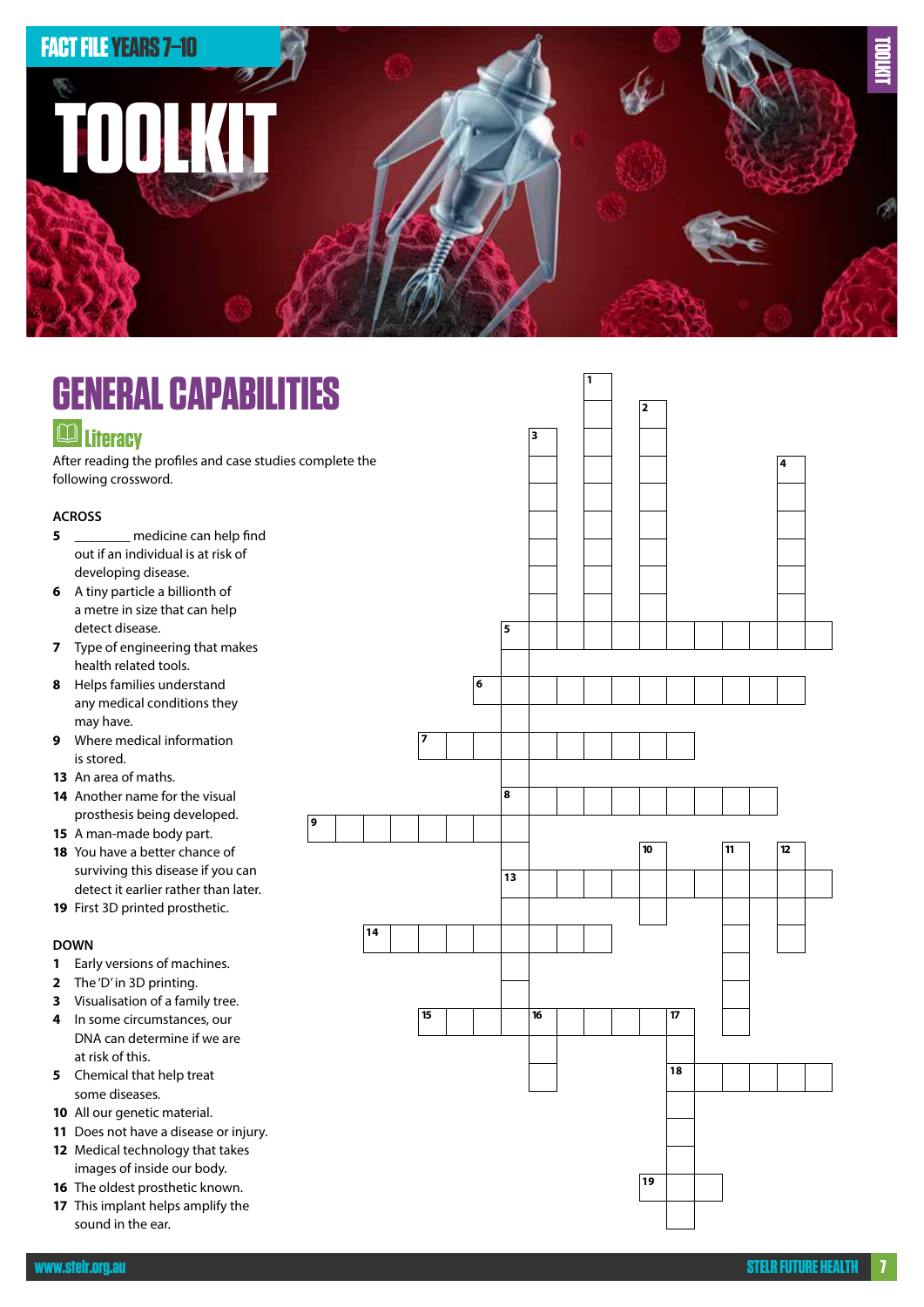

## **REE** Numeracy

Graeme Clark, who invented the cochlear implant (see Profile 1 of Michael Raivars), says that he was inspired with an idea for the design of the bundles of electrodes that fit inside the cochlear implant when he was on a holiday. In the lab the electrodes had been clumping together and he couldn't figure out how to stop this. When he was on the beach during his holiday he used a spiral sea shell to represent the cochlear of the ear and blades of grass to represent the electrodes and tried inserting blades of grass of different length to find out which length can be most easily pushed inside a spiral shell. When he returned from holiday he was inspired to return to the lab and fix the problem with the electrodes.

Carry out an investigation to model Graeme Clark's holiday experiment.

#### **MATERIALS**

- a hollow sea spiral sea shell or a pasta shell from the supermarket
- several blades of grass of different lengths
- forceps

#### **METHOD**

- 1. Collect several blades of grass of different lengths from your school oval. Make sure you take the whole blade, including the white part near the root and not just the tip of the blade of grass.
- 2. Back in the laboratory try pushing the blade of grass into the spiral of the shell by holding the stiffer part of the blade that was near the root with a pair of forceps
- 3. Note which length of grass is the easiest to insert into the spiral shell by recording your results in Table 1 below.

#### **RESULTS**

#### **Table 1 – Length of grass best suited to being pushed inside a cochlear**

| <b>LENGTH OF BLADE OF GRASS</b><br>(CM) | <b>DISTANCE BLADE OF</b><br><b>GRASS CAN BE PUSHED</b><br><b>INTO SPIRAL SHELL</b> |
|-----------------------------------------|------------------------------------------------------------------------------------|
|                                         |                                                                                    |
|                                         |                                                                                    |
|                                         |                                                                                    |
|                                         |                                                                                    |

#### **DISCUSSION QUESTIONS**

- 1. In this investigation, what do the blades of grass represent in the cochlear implant?
- 2. Which part of the ear do the spiral shells represent?
- 3. How did this simple activity of pushing blades of grass into spiral shells inspire Graham Clark and help him solve one of the many design issues when building his cochlear implant?
- 4. Identify any difficulties you had when trying to push the blade of grass into the spiral shell. How did you overcome these difficulties?
- 5. Describe the blade of grass you were able to push the furthest into the cochlear shell or pasta.
- 6. Was there an optimal ratio of grass blade length to cochlear cavity size? Compare your results with the class to find out.

# **Digital Technologies**

Imagine you are a health worker interested in nanotechnology and have been asked to write a 300-word profile or case study of a new technology, such as drug delivery or disease prevention. There are plenty of YouTube videos that explain some of the new nanomedicine technologies, so start with these to help you find and be inspired by all the new technologies and how they might work. Case study 2 on disease detection is one of many new inventions, so use this as a guide to shape your own piece of science writing.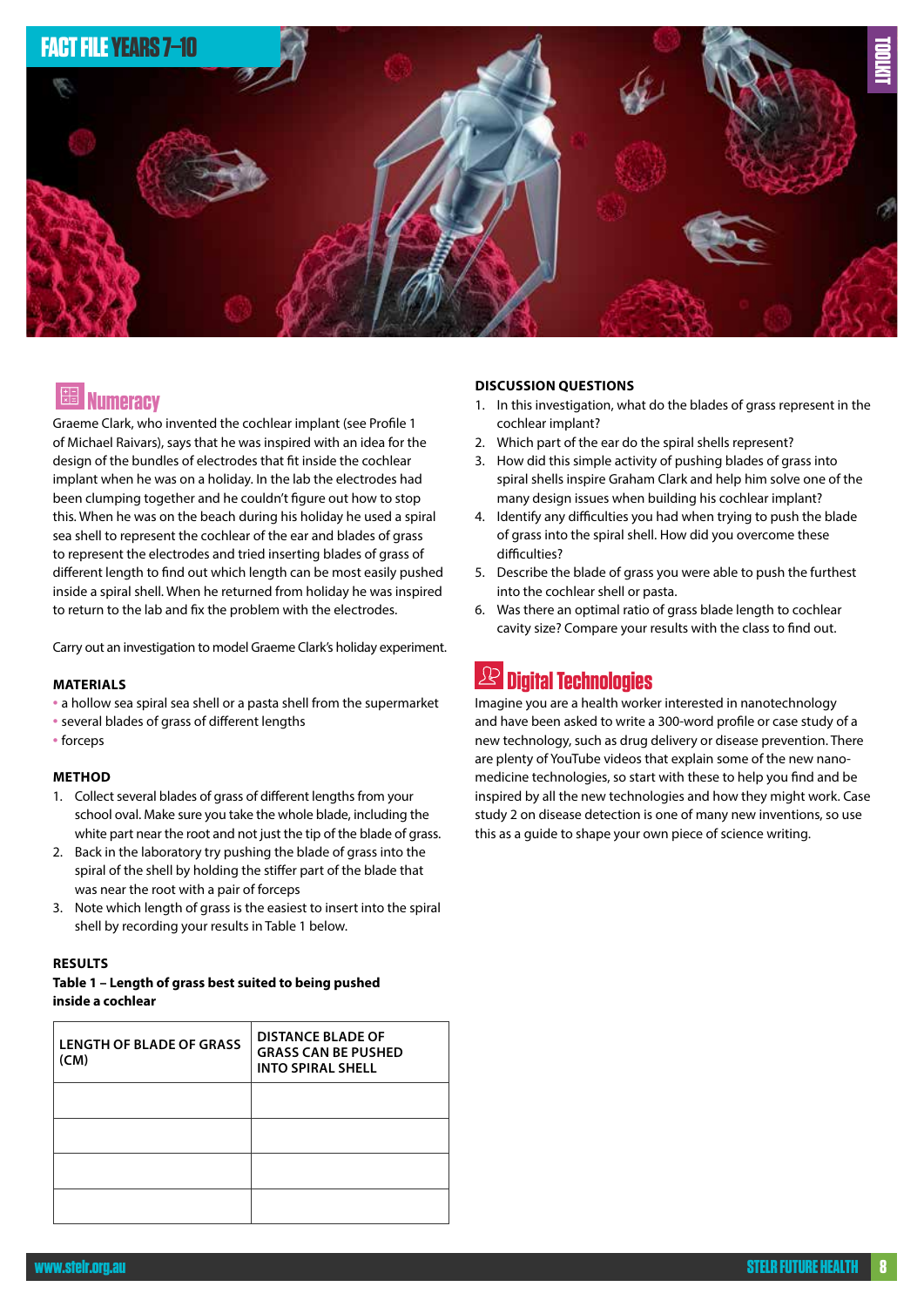

## **Critical and Creative Thinking**

Case Study 1 talks about using 3D printers to make prosthetics for the human body. Materials that come into contact with our tissue need to be biologically compatible, water resistant, non-corrosive , durable and sometimes flexible. Investigate the properties of silicone that make it a useful material to use to print 3D prosthetics.

#### **COLLECT THE FOLLOWING MATERIALS**

- tube of silicone sealant (can be purchased at hardware stores).
- disposable gloves
- 1M HCI
- incubator set to 370°C
- 6 sugar cubes
- water
- 3 250ml beakers
- 3 petri dishes
- retort stand and clamp
- scales/balance

#### **RISK ANALYSIS**

- Always wear gloves when using the gel.
- Use in a well-ventilated area.
- Read the safety instructions on the silicone tube and follow the manufacturers advice.

#### **WHAT TO DO**

Preparation – make 9cm strips of the silicone and leave to harden and solidify before using in Parts A and C below.

#### **Part A – Acid Resistance**

- 1. Collect 3 x 3cm strips of silicone from the teacher.
- 2. Allow the strips to dry.
- 3. Weigh the strips and record information about their appearance or take a photograph.
- 4. Place 3 of the strips in a beaker with 50ml of HCI. Observe the strips for 5 minutes looking for any signs of a reaction.
- 5. Leave the strips overnight.
- 6. Remove the strips from the acid and rinse with water.
- 7. Record and changes in the strips' appearance.
- 8. Reweigh and record results.

#### **Part B – Water resistance**

- 1. Take 3 sugar cubes.
- 2. Cover each sugar cube in the silicone gel. Make sure there are no gaps.
- 3. Place 3 sugar cubes that are uncovered in 100ml water in a beaker and leave overnight.
- 4. Place the silicone covered cubes in another beaker with 100ml of water and leave overnight.
- 5. Observe the results after 24 hours and record observations of the two sets of cubes.

#### **Part C – Flexibility**

- 1. Obtain 3 strips of the hardened silicone.
- 2. Fold the strips over and place in a clamp
- 3. Leave overnight.
- 4. Remove from the clamp and observe what happens to the shape of the silicone.

#### **RESULTS**

Create a data table to record your results in.

#### **DISCUSSION QUESTIONS Part A**

- 1. Did the strips take up any of the HCI?
- 2. Was there any reaction between the HCI and the silicone?
- 3. Why is acid resistance a property that is advantageous for a biomaterial?

#### **Part B**

- 1. What happened to the uncovered sugar cubes in the water?
- 2. What happened to the silicone covered sugar cubes?
- 3. What property does the silicone have that this experiment is testing?
- 4. Why is this property advantageous for a biomaterial?

#### **Part C**

- 1. Did the silicone revert to its shape before it was put in the clamp?
- 2. Silicone is used to make artificial joints in the fingers and toes. What types of movements would the silicone implant be subjected to in this area?
- 3. Why would flexibility be a favourable characteristic for this type of bionic part?
- 4. Research some of the other properties that silicone has to make it a successful biomaterial and outline a method you could use to test one of these.
- 5. Other materials such as titanium and stainless steel are used for hip implants. What are some of the additional or different properties these types of materials would need to make them a successful implant for this area.
- 6. What types of materials do you think would have to be used for the cochlear implant? Make a list of the properties these materials would need to be a successful cochlear implant.

#### **CONCLUSIONS**

What do you conclude about silicone as a biomaterial for printing 3D prosthetics? Write a statement of recommendation (or not) justifying your response.

Now design your own experiment to test how durable silicone is.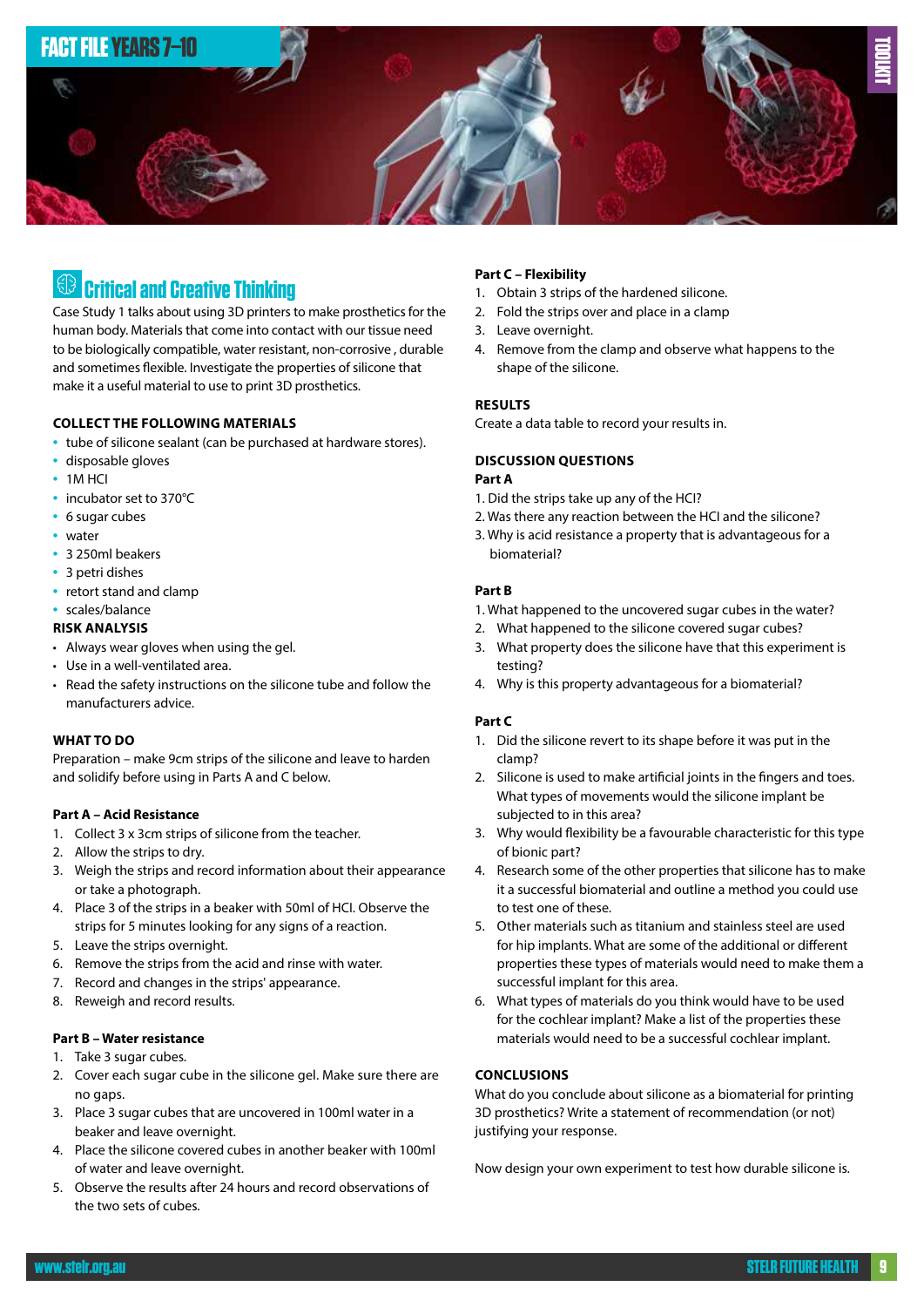

### **Personal and Social Thinking**

Unlike early models, modern prosthetic limbs, as discussed in Case study 1, are often flexible so they can carry out some of the tasks a real limb can. In this activity you can construct and test a model for a 'skeleton' to go inside a prosthetic arm to see how strong and flexible it is. Construct a model of a bionic arm and investigate one of its functions.

#### **COLLECT THE FOLLOWING MATERIALS For the prosthetic arm model**

- 3 pieces of cardboard cut to a size of 5cm x 30cm
- 2x German Helmet split pins
- ball point pen
- S hook

#### **For the remote operator**

- 1 metre of wood doweling
- 1 picture hook screw

#### **METHOD**

- 1. Using the tip of the ball point pen, make a hole 2cm from the end of each piece of cardboard.
- 2. Joint the pieces of cardboard lengthways using the split pins making sure the join is neither too loose or too tight.
- 3. Attach the S hook to a hole at the end of the last piece of cardboard.
- 4. Screw the picture hook into the end of the wood doweling
- 5. Holding the end of the bionic arm that does not have the S hook in one hand and the remote operator in the other hand, practice using the wood doweling as a remote operator to control your prosthetic arm.
- 6. Try lifting a few objects, such as 50gm masses (with hooks!), paperclips, the plastic monkeys from 'a barrel of monkeys', or any other suitable item you have handy.
- 7. Design an experiment you can carry out that will test one feature of your prosthetic arm. Some suggestions include:
	- How much mass can your prosthetic arm pick up?
	- How quickly can your prosthetic arm transfer 10 paper clips from one container to another?
	- How well can your prosthetic arm draw a sketch of a smiling face? (You will need to cello-tape a pencil or texta to the end of your prosthetic arm instead of an S hook)

**Figure 1: The bionic arm**



**Figure 2: The remote operator**



- 1. Describe how well your prosthetic arm performed. What could it do? How strong was it?
- 2. Identify any building difficulties you had when you were putting together your prosthetic arm. How did you overcome these difficulties?
- 3. Could you recommend a better, more improved design to build a prosthetic arm?
- 4. Identify any operating difficulties you encountered when working with your bionic arm. Suggest any tips for future users of your prosthetic arm that would make operation easier.
- 5. What might be the benefits of working alone or working in a group when building and testing your model prosthetic arm?
- 6. Suggest how society might make use of a prosthetic arm.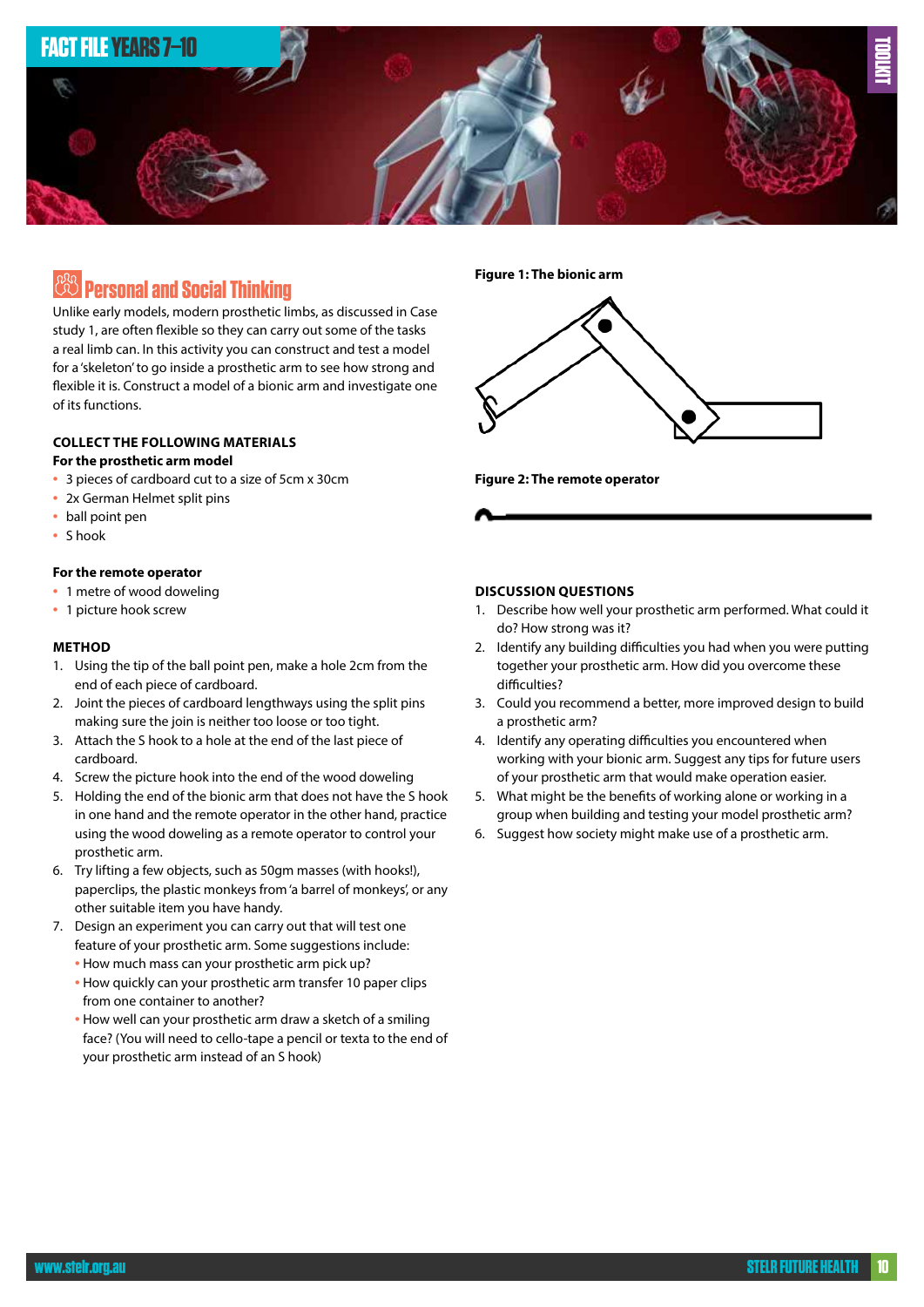

## **Ethical Thinking**

Which is the most vital to our health, the development of medical technology or the development of scientific understanding of how our bodies work? Use what you have read in the profiles and case studies, as well as your own research to identify the roles of technology and science in medicine, the amount of funding they each may need, the impact they have on our everyday lives and the depth of the relationship between them.

# **<sup><sup>1</sup>** Intercultural Understanding</sup>

Many medical techniques available to us in the developed world are not available to people in developing countries. In this activity simulate the use of a small, inexpensive and easily portable medical technology that could be used to detect various infectious diseases or genetic conditions, similar to the work Louise Lynagh is doing at the Kinghorn Cancer Centre in Profile 2. This technology consists of a skin patch the size of a stamp that is capable of detecting disease.

Imagine you are living in a remote village in Papua New Guinea. You have been feeling very sick for the last couple of days. The nearest doctor is two days drive away. You don't think you can travel that far. The village medical centre has the treatments for several diseases on hand but they must know what disease you have to treat you successfully. Luckily the medical centre can diagnose the disease you have with a diagnosis stamp.

#### **YOU WILL NEED**

- universal indicator paper
- 0.1M hydrochloric acid (HCI)
- 0.1M sodium hydroxide (NaOH)
- water
- droppers
- unknown solution
- list of symptoms

#### **RISK ANALYSIS**

Consult your teacher to complete a risk analysis for this investigation.

| <b>HAZARD</b> | <b>PRECAUTION</b> | <b>CONSEQUENCE</b> |
|---------------|-------------------|--------------------|
|               |                   |                    |
|               |                   |                    |
|               |                   |                    |

#### **METHOD**

- 1. Look at your list of symptoms.
- 2. Diagnose what disease you think you might have from your list of symptoms and write it in the results section.
- 3. Take a piece of universal indicator paper.
- 4. Use a dropper to take a sample of the solution.
- 5. Place a drop of the sample on the paper.
- 6. Record the colour the paper changes.
- 7. Record the disease you have by using the diagnostic table.

#### **RESULTS**

- 1. Predicted disease:
- 2. Colour of universal indicator paper:
- 3. Diagnosed disease from the diagnostic stamp test:

| <b>DISEASE</b>   | <b>COLOUR CHANGE</b> |
|------------------|----------------------|
| Cholera          | Red                  |
| Malaria          | Blue                 |
| <b>Hepatitis</b> | No change            |

#### **DISCUSSION QUESTIONS**

- 1. What are the benefits of using the diagnostic stamp to diagnose disease in remote areas?
- 2. Do some more research into the nanotechnology used in the diagnostic stamp invented by George Whitesides. Could it be used in any other areas?
- 3. Did you think this was a good simulation of the diagnostic stamp technology? Why/why not? How would you improve or change the simulation to make it better?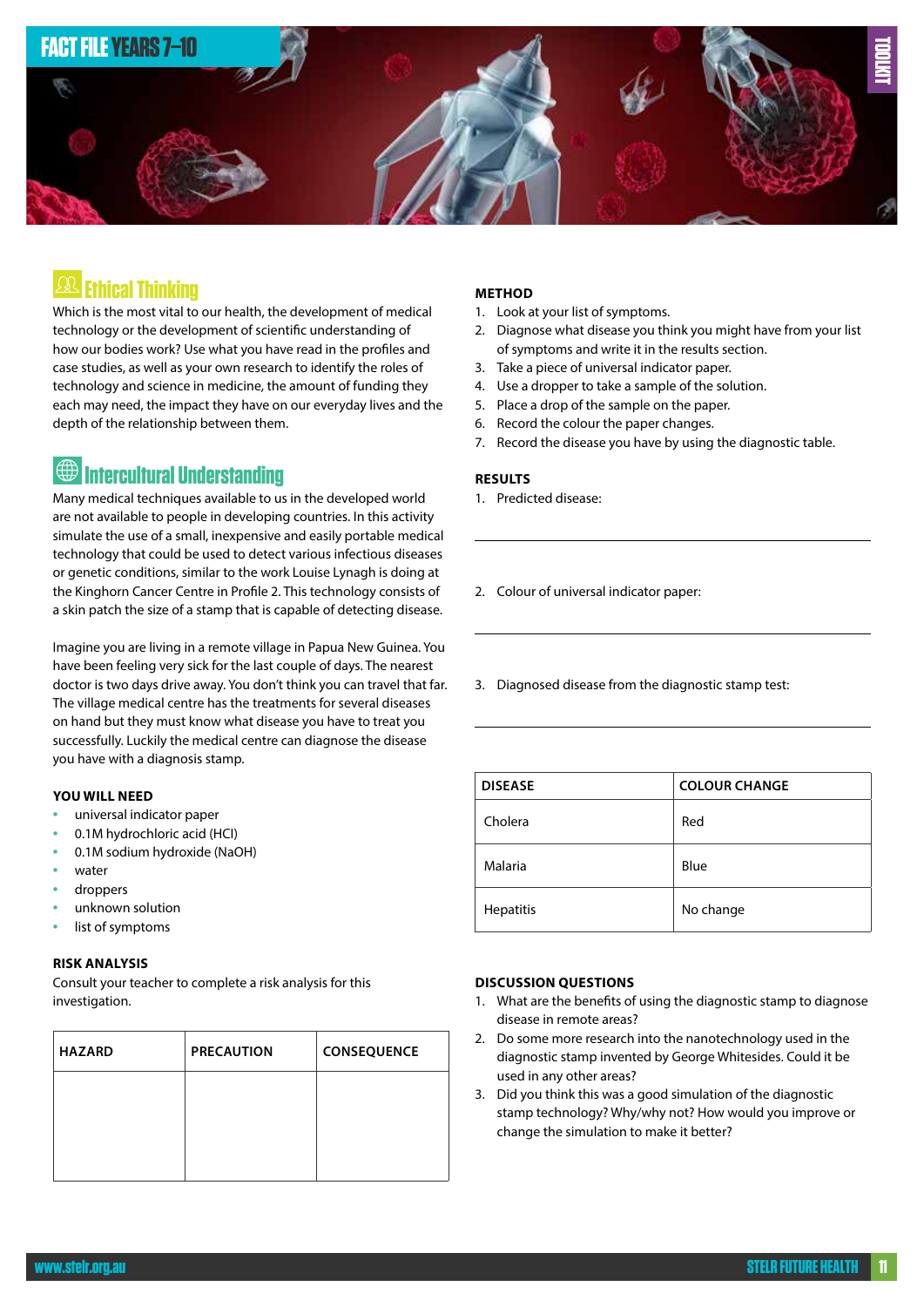

# **TEACHER INSTRUCTIONS**

Each student is given a sample of either HCl, NaOH or water representing their blood sample. Each student should also be given a matching list of symptoms they have been experiencing. They should not be shown which disease they have. Students then carry out the test to see which disease they have.

The Table below shows which disease is represented by which chemical.

| <b>CHEMICAL</b> | <b>DISEASE IT REPRESENTS</b> | <b>SYMPTOMS</b>                                                                                                                                                                                | <b>COLOUR CHANGE</b> |
|-----------------|------------------------------|------------------------------------------------------------------------------------------------------------------------------------------------------------------------------------------------|----------------------|
| HCI             | Cholera                      | Watery diarrhoea - usually severe but painless, vomiting,<br>muscle cramps                                                                                                                     | Red                  |
| <b>NaOH</b>     | Malaria                      | Headache, nausea, fever, vomiting and flu-like symptoms                                                                                                                                        | Blue                 |
| Water           | <b>Hepatitis</b>             | Short, mild, flu-like illness, nausea, vomiting and diarrhoea;<br>loss of appetite, weight loss, jaundice (yellow skin and whites<br>of eyes, darker yellow urine and pale faeces); itchy skin | No change            |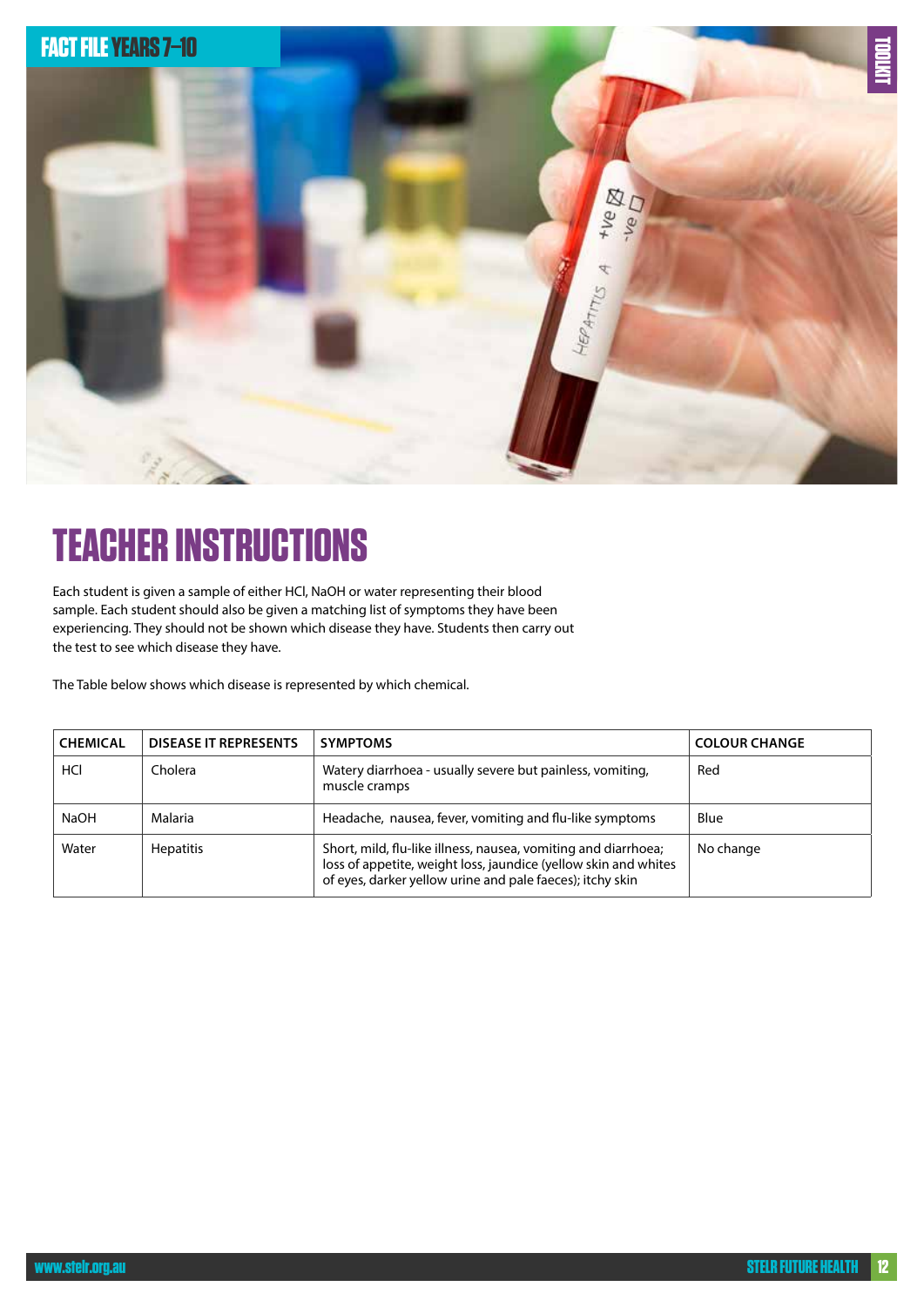# **CURRICULUM LINKS**

#### **SCIENCE UNDERSTANDING YEAR 7**

#### **Physics**

Change to an object's motion is caused by unbalanced forces on the object **(ACSSU117) PST**

#### **YEAR 8**

#### **Biological Sciences**

Multi-cellular organisms contain systems of organs that carry out specialised functions that enable them to survive and reproduce **(ACSSU150) Lit**

#### **YEAR 9**

#### **Biological Sciences**

Multi-cellular organisms rely on coordinated and interdependent internal systems to respond to changes to their environment **(ACSSU175) Lit, DT, CCT**

#### **Chemical sciences**

Chemical reactions, including reactions of acids, are important in both non-living systems and involve energy transfer **(ACSSU179) Lit, DT, CCT**

#### **YEAR 10**

**Physical Sciences**  The motion of objects can be described and predicted using the laws of physics **(ACSSU229) PST**

#### **YEAR 10**

**Biological Sciences** Transmission of heritable characteristics from one generation to the next involves DNA and genes **(ACSSU184) Lit**

#### **SCIENCE AS A HUMAN ENDEAVOUR YEAR 7 AND 8**

**Nature and development of science** Science knowledge can develop through collaboration across the disciplines of science and the contributions of people from a range of cultures **(ACSHE223) PST**

#### **Use and influence of science**

Solutions to contemporary issues that are found using science and technology may impact on other areas of society and may involve ethical considerations **(ACSHE120) DT, PST, ET, ICU**

People use science understanding and skills in their occupations and these have influenced the development of practices in areas of human activity **(ACSHE121) Lit, DT, PST, ET, ICU**

#### **YEAR 9 AND 10**

**Nature and development of science** Advances in scientific understanding often rely on developments in technology, and technological advances are often linked to scientific discoveries **(ACSHE158) Lit, Num, DT, CCT, ET**

#### **Use and influence of science**

People use scientific knowledge to evaluate whether they accept claims, explanations or predictions, and advances in science can affect people's lives, including generating new career opportunities **(ACSHE160)**

#### **All capabilities**

Values and needs of contemporary society can influence the focus of scientific research **(ACSHE228) Lit, DT, PST, ET, ICU**

#### **SCIENCE INQUIRY SKILLS YEAR 7 AND 8**

**Questioning and predicting** Identify questions and problems that can be investigated scientifically and make predictions based on scientific knowledge **(ACSIS124) CCT**

#### **Planning and conducting**

Collaboratively and individually plan and conduct a range of investigation types, including fieldwork and experiments, ensuring safety and ethical guidelines are followed **(ACSIS125) Num, CCT**

Measure and control variables, select equipment appropriate to the task and collect data with accuracy **(ACSIS126) Num, CCT, PST, ICU**

#### **Processing and analysing data and information**

Construct and use a range of representations, including graphs, keys and models, to represent and analyse patterns or relationships in data using digital technologies as appropriate **(ACSIS129) Num, CCT, PST, ICU**

Summarise data, from students' own investigations and secondary sources, and use scientific understanding to identify relationships and draw conclusions based on evidence **(ACSIS130) Num, CCT, PST, ICU**

#### **Evaluating**

Reflect on scientific investigations including evaluating the quality of the data collected, and identifying improvements **(ACSIS131) Num, CCT, PST, ICU**

**TOOLKIT**

#### **Communication**

Communicate ideas, findings and evidence based solutions to problems using scientific language, and representations, using digital technologies as appropriate **(ACSIS133) Num, DT, CCT, PST, ET, ICU**

#### **YEAR 9 AND 10**

**Planning and conducting**

Plan, select and use appropriate investigation types, including field work and laboratory experimentation, to collect reliable data; assess risk and address ethical issues associated with these methods **(ACSIS165) CCT**

Select and use appropriate equipment, including digital technologies, to collect and record data systematically and accurately **(ACSIS166) Num, CCT**

#### **Processing and analysing data and information**

Use knowledge of scientific concepts to draw conclusions that are consistent with evidence **(ACSIS170) Num, CCT, PST, ICU**

#### **Evaluating**

Evaluate conclusions, including identifying sources of uncertainty and possible alternative explanations, and describe specific ways to improve the quality of the data **(ACSIS171) Num, CCT, PST, ICU**

Critically analyse the validity of information in primary and secondary sources and evaluate the approaches used to solve problems **(ACSIS172) Num, DT, CCT, PST, ET, ICU**

#### **Communicating**

Communicate scientific ideas and information for a particular purpose, including constructing evidence-based arguments and using appropriate scientific language, conventions and representations **(ACSIS174) Num, DT, CCT, PST, ET, ICU**